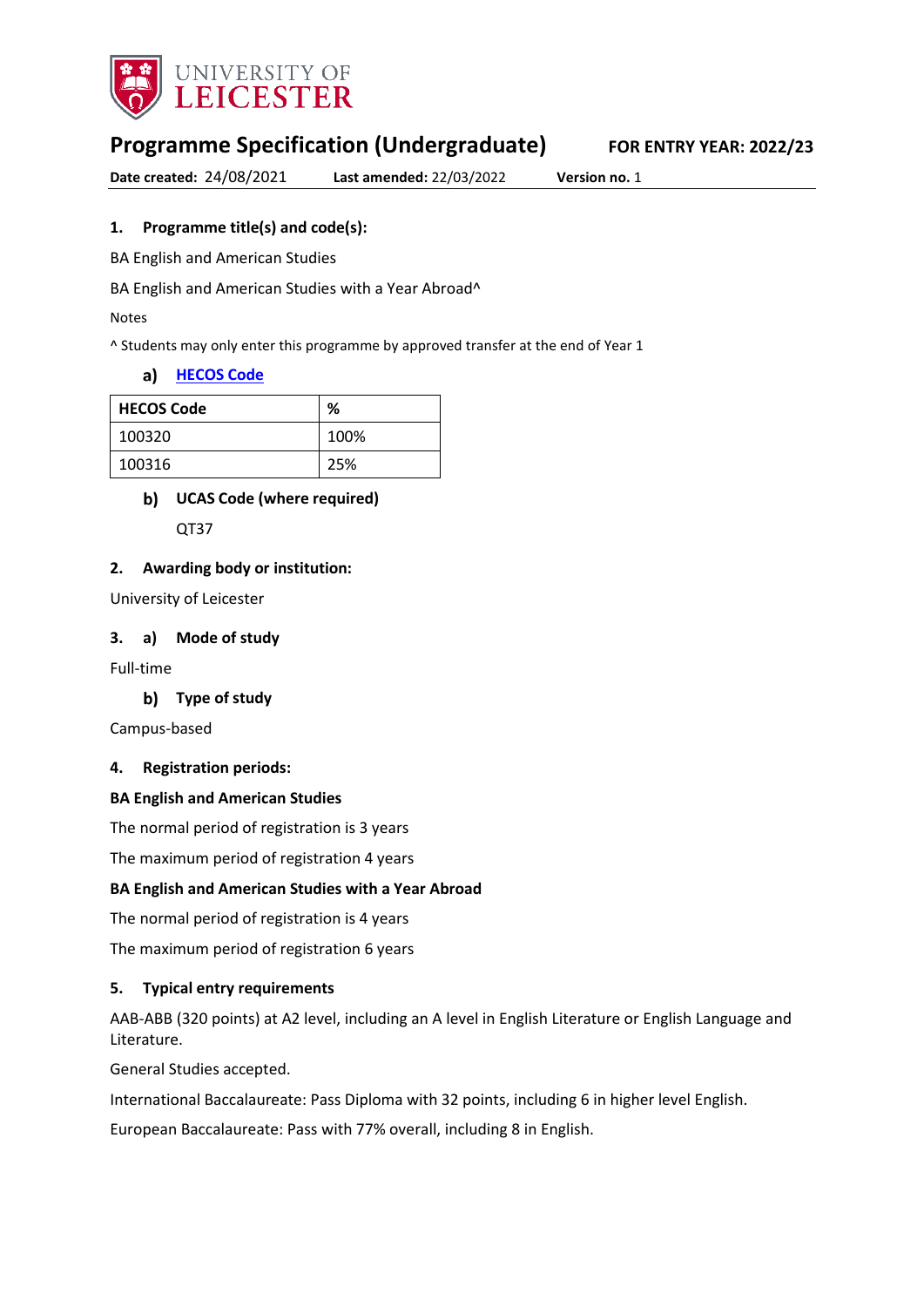### **6. Accreditation of Prior Learning**

Accreditation of prior learning will not be accepted for exemptions from individual modules, however may be considered for entry into the second year of the course if the student has completed a first year on another English or English related course at university and if the student has completed modules with content comparable to the first year in topic and level; and has passed at a high level (normally a 2:1 average overall). This is dependent on places being available on the programme.

### **7. Programme aims**

The programme aims to

- to enable students to explore their interest in English literature and American literature, film and history through a syllabus that offers a secure foundation in the subjects and the opportunity for intellectual progression and independent study
- to foster students' independent thinking and judgement
- to provide an intellectually challenging and stimulating curriculum drawing on the research expertise and teaching strengths in the School of Arts
- to develop students' skills in close reading and literary and cultural analysis
- to develop students' ability to carry out independent research
- to develop students' ability to communicate clearly and effectively
- to deliver lectures, seminars, workshops and individual supervision
- to enable students to develop and demonstrate a range of skills necessary for the study of English and American literature, film and history at undergraduate and postgraduate level
- to enable students to develop transferable skills necessary for successful career development and effective independent learning

For those on the Year Abroad

- to enable students to develop and broaden their learning experience by studying at a non-UK University.
- to enable students to enrich their all-round educational and personal development by studying at a non-UK University.

### **8. Reference points used to inform the programme specification**

- [QAA Benchmark Statement for English](https://www.qaa.ac.uk/docs/qaa/subject-benchmark-statements/subject-benchmark-statement-english.pdf)
- [QAA Benchmark Statement for Area Studies](https://www.qaa.ac.uk/docs/qaa/subject-benchmark-statements/subject-benchmark-statement-area-studies.pdf?sfvrsn=1ee2cb81_5)
- Framework for Higher Education Qualifications (FHEQ)
- UK Quality Code for Higher Education
- University Learnin[g Strategy](https://www2.le.ac.uk/offices/sas2/quality/learnteach)
- [University Assessment Strategy](https://www2.le.ac.uk/offices/sas2/quality/learnteach)
- University of Leicester Periodic Developmental Review Report
- External Examiners' reports (annual)
- United Nations Education for Sustainable Development Goals
- Student Destinations Data

### **9. Programme Outcomes**

Unless otherwise stated, programme outcomes apply to all awards specified in 1. Programme title(s).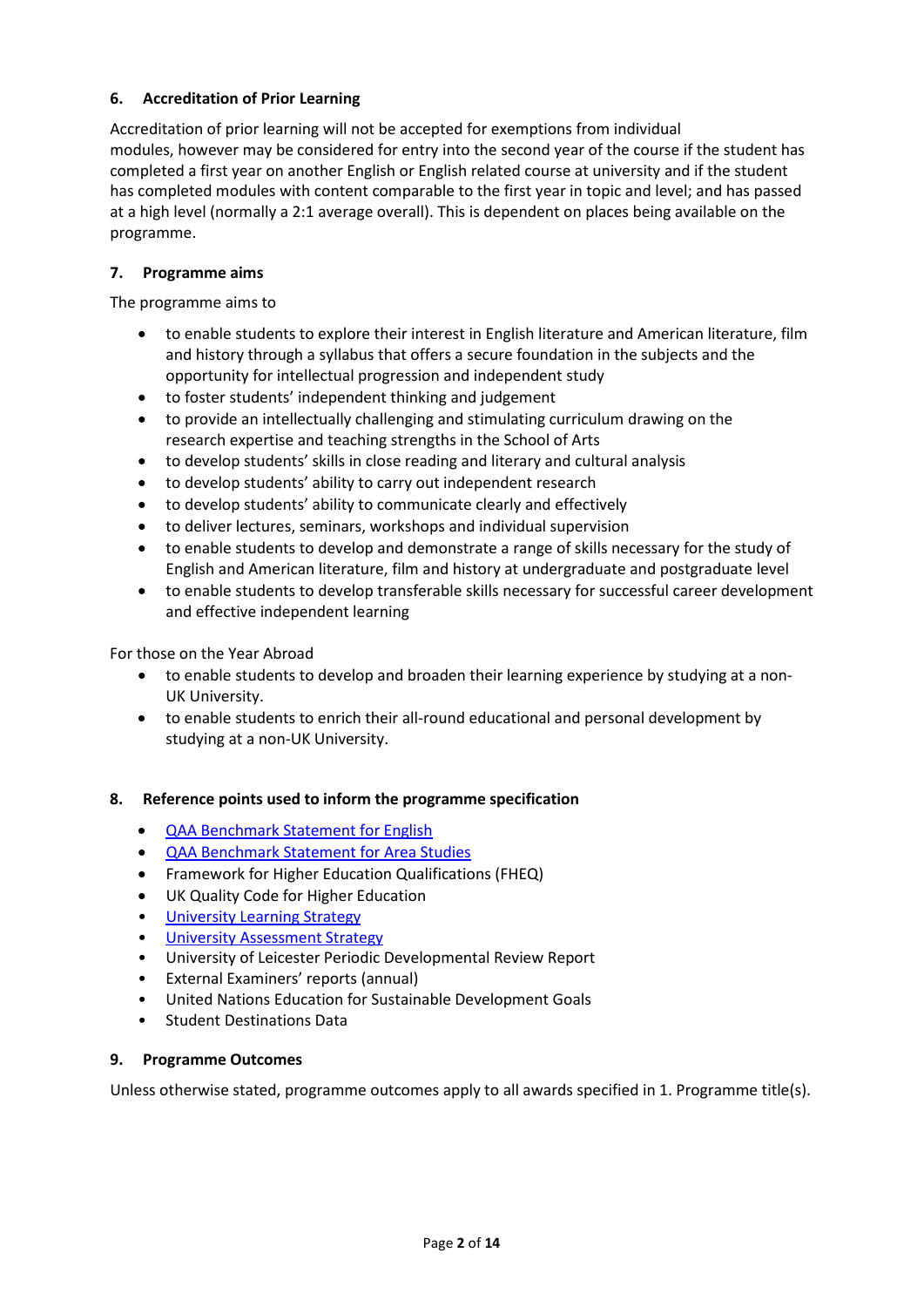### **Discipline specific knowledge and competencies**

### i) Mastery of an appropriate body of knowledge

| <b>Intended Learning</b><br>Outcomes                                                                                                                                                   | <b>Teaching and Learning Methods</b>                                                                                                                       | <b>How Demonstrated?</b>                                                                         |
|----------------------------------------------------------------------------------------------------------------------------------------------------------------------------------------|------------------------------------------------------------------------------------------------------------------------------------------------------------|--------------------------------------------------------------------------------------------------|
| Demonstrate mastery of an<br>appropriate body of<br>literary, critical and historical<br>knowledge and<br>practice pertaining to English<br>literature and to the study of<br>the USA. | Seminars, lectures, supervisions,<br>tutorials, workshops, directed<br>reading, written assignments,<br>independent research, resource-<br>based learning. | Essays, essay-based<br>examinations, dissertation, seminar<br>presentations, seminar discussion. |

### ii) Understanding and application of key concepts and techniques

| <b>Intended Learning Outcomes</b>                                                                                              | <b>Teaching and Learning</b><br><b>Methods</b>                                                                                                             | <b>How Demonstrated?</b>                                                                            |
|--------------------------------------------------------------------------------------------------------------------------------|------------------------------------------------------------------------------------------------------------------------------------------------------------|-----------------------------------------------------------------------------------------------------|
| Demonstrate skills of a close reader<br>of literary texts.                                                                     | Seminars, lectures, supervisions,<br>tutorials, workshops, directed<br>reading, written assignments,<br>independent research, resource-<br>based learning. | Essays, essay-based<br>examinations, dissertation,<br>seminar presentations, seminar<br>discussion. |
| Demonstrate a knowledge of and<br>application of a variety of<br>methodological approaches to the<br>study of English.         | Seminars, lectures, supervisions,<br>tutorials, workshops, directed<br>reading, written assignments,<br>independent research, resource-<br>based learning. | Essays, essay-based<br>examinations, dissertation,<br>seminar presentations, seminar<br>discussion. |
| Demonstrate an understanding of<br>literary history and literary genre.                                                        | Seminars, lectures, supervisions,<br>tutorials, workshops, directed<br>reading, written assignments,<br>independent research, resource-<br>based learning. | Essays, essay-based<br>examinations, dissertation,<br>seminar presentations, seminar<br>discussion. |
| Demonstrate an understanding of<br>the multidisciplinary approach to the<br>study of American culture, film and<br>history.    | Lectures, seminars, tutorials,<br>directed reading, independent<br>research, application of IT skills,<br>team work                                        | Essays, essay-based<br>examinations, dissertation,<br>seminar presentations, seminar<br>discussion. |
| Demonstrate a variety of critical<br>approaches to the interpretation of<br>American literature, culture, film and<br>history. | Seminars, tutorials independent<br>research, application of IT<br>skills, team work.                                                                       | Essays, essay-based<br>examinations, dissertation,<br>seminar presentations, seminar<br>discussion. |

### iii) Critical analysis of key issues

| <b>Intended Learning</b><br><b>Outcomes</b>                                          | <b>Teaching and Learning Methods</b>                                                                               | <b>How Demonstrated?</b>                                                                         |
|--------------------------------------------------------------------------------------|--------------------------------------------------------------------------------------------------------------------|--------------------------------------------------------------------------------------------------|
| Analyse literary texts for their<br>formal, thematic and rhetorical<br>significance. | Seminars, lectures, supervisions,<br>workshops, directed reading,<br>written assignments, independent<br>research, | Essays, essay-based<br>examinations, dissertation, seminar<br>presentations, seminar discussion. |
| Demonstrate self-consciousness<br>about critical methods.                            | Seminars, lectures, supervisions,<br>workshops, directed reading,<br>written assignments, independent<br>research, | Essays, essay-based<br>examinations, dissertation, seminar<br>presentations, seminar discussion. |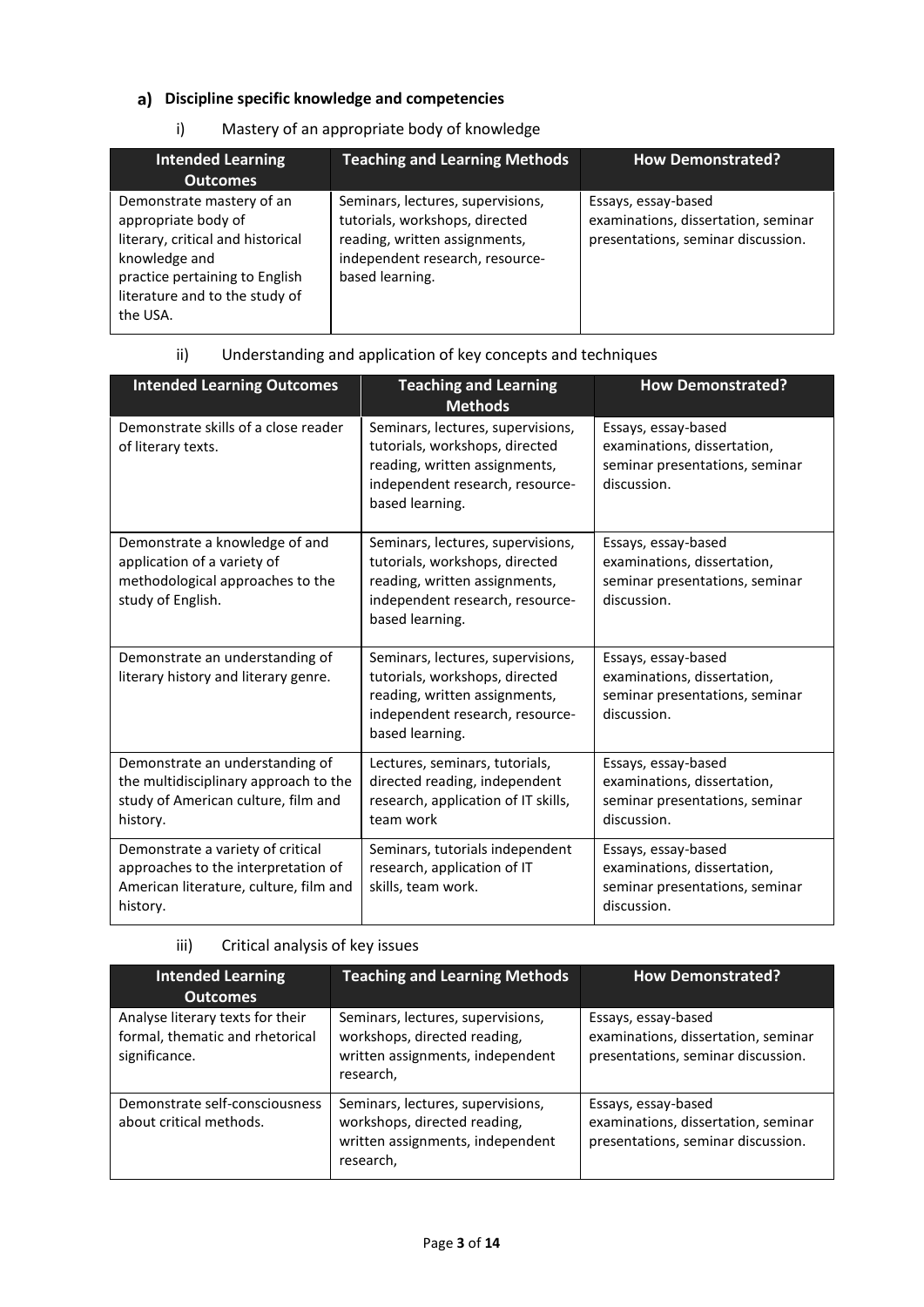| <b>Intended Learning</b><br><b>Outcomes</b>                                                                                                     | <b>Teaching and Learning Methods</b>                                                                               | <b>How Demonstrated?</b>                                                                         |
|-------------------------------------------------------------------------------------------------------------------------------------------------|--------------------------------------------------------------------------------------------------------------------|--------------------------------------------------------------------------------------------------|
| Demonstrate understanding of<br>the history of literature and the<br>historical differences between<br>texts.                                   | Seminars, lectures, supervisions,<br>workshops, directed reading,<br>written assignments, independent<br>research, | Essays, essay-based<br>examinations, dissertation, seminar<br>presentations, seminar discussion. |
| Analyse and integrate an<br>understanding of the<br>culture, film and history of the<br>United States.                                          | Lectures, tutorials, seminars,<br>directed reading, independent<br>research, teamwork, dissertation.               | Essays, essay-based<br>examinations, dissertation, seminar<br>presentations, seminar discussion. |
| Analyse historical and cultural<br>processes in the formation and<br>development of the United<br>States as a nation.                           | Lectures, tutorials, seminars,<br>directed reading, independent<br>research, teamwork, dissertation.               | Essays, essay-based<br>examinations, dissertation, seminar<br>presentations, seminar discussion. |
| Develop the ability<br>to utilize effectively the critical<br>methods that contribute to the<br>interdisciplinary field of<br>American Studies. | Lectures, tutorials, seminars,<br>directed reading, independent<br>research, teamwork, dissertation.               | Essays, essay-based<br>examinations, dissertation, seminar<br>presentations, seminar discussion. |

iv) Clear and concise presentation of material

| <b>Intended Learning</b><br><b>Outcomes</b> | <b>Teaching and Learning Methods</b> | <b>How Demonstrated?</b>            |
|---------------------------------------------|--------------------------------------|-------------------------------------|
| Present and develop key ideas               | Tutorials, seminars, directed        | Essays, essay-based                 |
| and arguments in a variety of               | reading, independent                 | examinations, dissertation, seminar |
| written and oral formats.                   | research, teamwork, dissertation.    | presentations, seminar discussion.  |

### v) Critical appraisal of evidence with appropriate insight

| <b>Intended Learning</b><br><b>Outcomes</b>                                                                                                                     | <b>Teaching and Learning Methods</b>                                                                                                                                | <b>How Demonstrated?</b>                                                                         |
|-----------------------------------------------------------------------------------------------------------------------------------------------------------------|---------------------------------------------------------------------------------------------------------------------------------------------------------------------|--------------------------------------------------------------------------------------------------|
| Marshal appropriate<br>evidence in close reading,<br>critical analysis and<br>contextualization of a range of<br>texts, documents and other<br>source material. | Seminars, lectures, supervisions,<br>tutorials, workshops, directed<br>reading, written assignments,<br>independent research, teamwork, IT<br>skills, dissertation. | Essays, essay-based<br>examinations, dissertation, seminar<br>presentations, seminar discussion. |
| Use evidence effectively in the<br>construction of arguments                                                                                                    | Seminars, lectures, supervisions,<br>tutorials, workshops, directed<br>reading, written assignments,<br>independent research, teamwork, IT<br>skills, dissertation. | Essays, essay-based<br>examinations, dissertation, seminar<br>presentations, seminar discussion. |

### vi) Other discipline specific competencies

| <b>Intended Learning</b><br><b>Outcomes</b>                        | <b>Teaching and Learning Methods</b>                                                                               | <b>How Demonstrated?</b>                                                                         |
|--------------------------------------------------------------------|--------------------------------------------------------------------------------------------------------------------|--------------------------------------------------------------------------------------------------|
| Demonstrate<br>imagination, sensibility and<br>linguistic fluency. | Seminars, lectures, supervisions,<br>workshops, directed reading,<br>written assignments, independent<br>research. | Essays, essay-based examinations,<br>dissertation, seminar presentations,<br>seminar discussion. |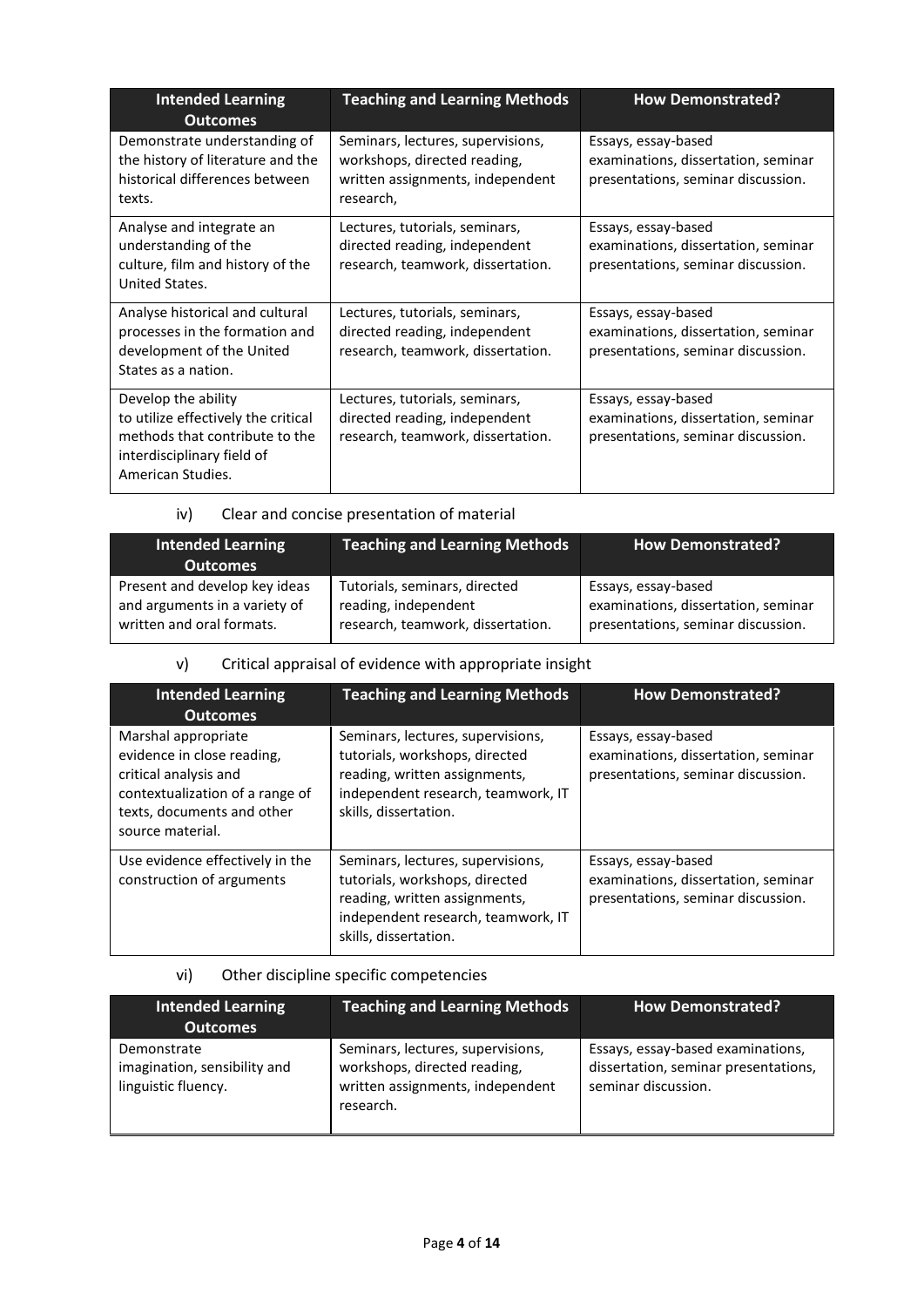| <b>Intended Learning</b><br><b>Outcomes</b>                                                                                                                                                                                                                                                                  | <b>Teaching and Learning Methods</b>                  | <b>How Demonstrated?</b>                   |
|--------------------------------------------------------------------------------------------------------------------------------------------------------------------------------------------------------------------------------------------------------------------------------------------------------------|-------------------------------------------------------|--------------------------------------------|
| Design, research and present a<br>sustained and independently<br>conceived piece of writing<br>reflecting an understanding of<br>one or more contributing<br>disciplines in American Studies<br>(if opting for an American<br>Studies dissertation) or English<br>(if opting for an<br>English dissertation) | Independent research, long and<br>comparative essays. | Dissertation, final year module<br>essays. |

## **Transferable skills**

i) Oral communication

| <b>Intended Learning</b><br><b>Outcomes</b>                                                                                                               | <b>Teaching and Learning Methods</b>                        | <b>How Demonstrated?</b> |
|-----------------------------------------------------------------------------------------------------------------------------------------------------------|-------------------------------------------------------------|--------------------------|
| Present arguments orally<br>pertaining to English Literature<br>and American Studies in a range<br>of registers and to audiences<br>with different needs. | Seminars, workshops, presentation<br>of team work projects. | Oral presentations.      |
| Participate effectively in-<br>group discussion.                                                                                                          | Seminars, workshops, presentation<br>of team work projects. | Oral presentations.      |
| Make appropriate use of visual<br>aids and supporting material.                                                                                           | Seminars, workshops, presentation<br>of team work projects. | Oral presentations.      |

### ii) Written communication

| <b>Intended Learning</b><br><b>Outcomes</b>                                 | <b>Teaching and Learning Methods</b>                       | <b>How Demonstrated?</b>                                                                  |
|-----------------------------------------------------------------------------|------------------------------------------------------------|-------------------------------------------------------------------------------------------|
| Present written arguments of<br>varying lengths and levels of<br>formality. | Lectures, seminars, workshops,<br>supervisions, tutorials. | Essays, essay-based examinations,<br>dissertation, contribution to seminar<br>discussion. |
| Demonstrate clarity, fluency<br>and coherence in written<br>expression.     | Lectures, seminars, workshops,<br>supervisions, tutorials. | Essays, essay-based examinations,<br>dissertation, contribution to seminar<br>discussion. |

## iii) Information technology

| <b>Intended Learning</b><br><b>Outcomes</b>                                                                                                                                                                                | <b>Teaching and Learning Methods</b>                                                                                                                                                     | <b>How Demonstrated?</b>                                                                                                            |
|----------------------------------------------------------------------------------------------------------------------------------------------------------------------------------------------------------------------------|------------------------------------------------------------------------------------------------------------------------------------------------------------------------------------------|-------------------------------------------------------------------------------------------------------------------------------------|
| Use word-processing, internet,<br>email, Blackboard, effectively,<br>including use of IT for<br>bibliographic and archive<br>searches, data analysis and<br>written/visual presentation of<br>evidence and interpretation. | Seminars, lectures, supervisions,<br>workshops, directed reading,<br>written assignments, independent<br>research. Induction programme,<br>computer practical classes, data<br>analysis. | Essays, essay-based examinations,<br>dissertation, seminar presentations.<br>Computer-based exercises, problem-<br>based exercises. |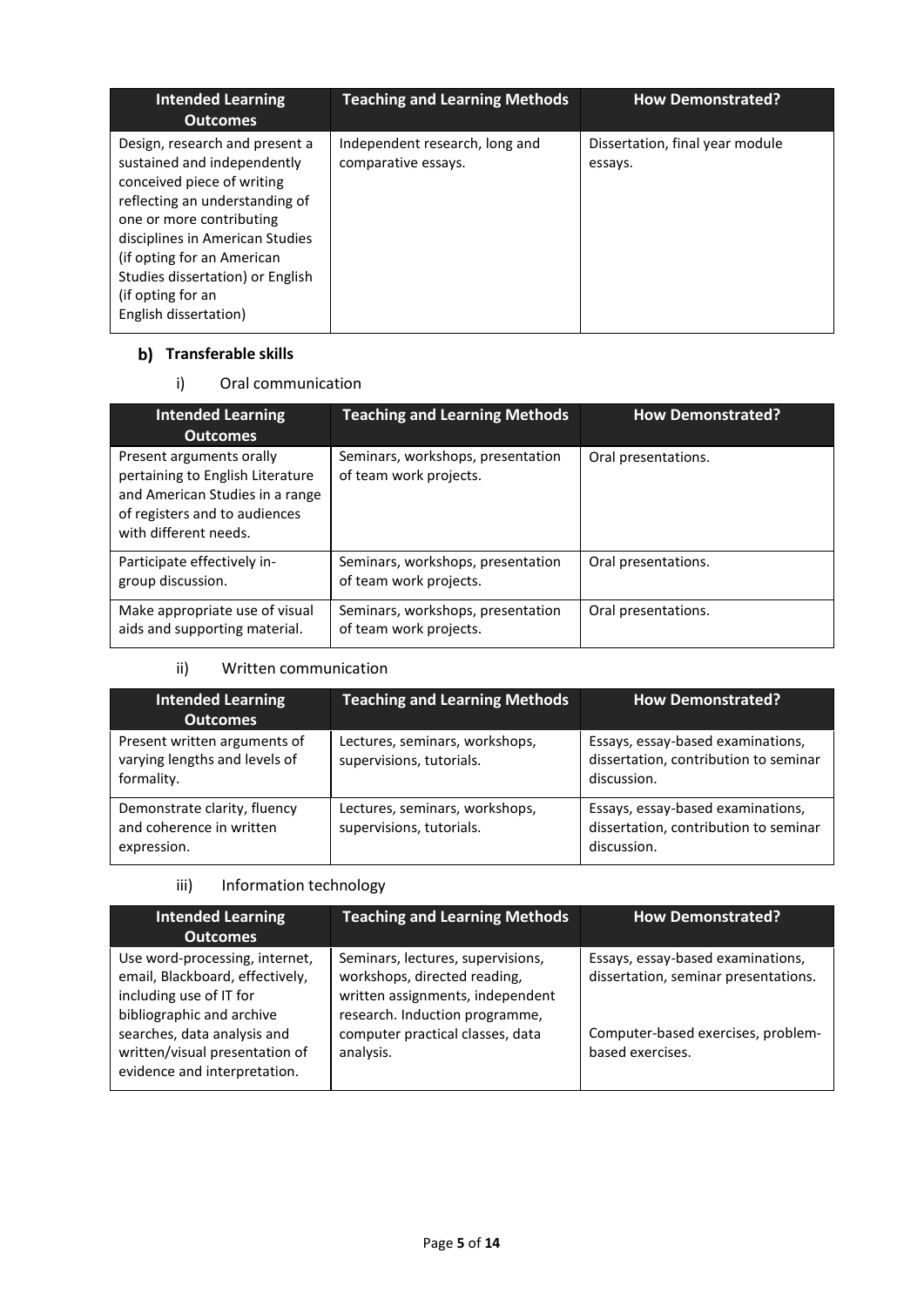### iv) Team working

| <b>Intended Learning</b><br><b>Outcomes</b>                                                                                                  | <b>Teaching and Learning Methods</b>                                                             | <b>How Demonstrated?</b>                                                                                                           |
|----------------------------------------------------------------------------------------------------------------------------------------------|--------------------------------------------------------------------------------------------------|------------------------------------------------------------------------------------------------------------------------------------|
| Solve problems collaboratively<br>by participating in-<br>group projects on EN1002 and<br>in ALGs (Autonomous Learning<br>Groups) on EN1070. | Group work for projects, seminars,<br>formative and summative group<br>work projects, workshops. | Group projects and reports. Group<br>seminar presentations, contribution<br>to discussions, contribution to<br>teamwork exercises. |
| Reflect on the value and<br>challenges of group working.                                                                                     | Group work for projects, seminars,<br>formative and summative group<br>work projects, workshops. | Group projects and reports. Group<br>seminar presentations, contribution<br>to discussions, contribution to<br>teamwork exercises. |
| Collaboratively identify<br>methodologies, manage the<br>distribution of effort and<br>collectively arrive at<br>conclusions.                | Group work for projects, seminars,<br>formative and summative group<br>work projects, workshops. | Group projects and reports. Group<br>seminar presentations, contribution<br>to discussions, contribution to<br>teamwork exercises. |

### v) Problem solving

| <b>Intended Learning</b><br><b>Outcomes</b>                                                       | <b>Teaching and Learning Methods</b>                                                                                         | <b>How Demonstrated?</b>                                                                                                      |
|---------------------------------------------------------------------------------------------------|------------------------------------------------------------------------------------------------------------------------------|-------------------------------------------------------------------------------------------------------------------------------|
| Solve literary critical, literary<br>theoretical, literary historical<br>and historical problems. | Seminars, lectures, supervisions,<br>workshops, directed reading,<br>written assignments, independent<br>research, teamwork. | Essays, essay-based examinations,<br>dissertation, seminar presentations,<br>seminar discussion, computer-based<br>exercises. |
| Design a research<br>methodology.                                                                 | Seminars, lectures, supervisions,<br>workshops, directed reading,<br>written assignments, independent<br>research, teamwork. | Essays, essay-based examinations,<br>dissertation, seminar presentations,<br>seminar discussion, computer-based<br>exercises. |
| Make analytic links between<br>cognate disciplines in American<br><b>Studies</b>                  | Seminars, lectures, supervisions,<br>workshops, directed reading,<br>written assignments, independent<br>research, teamwork. | Essays, essay-based examinations,<br>dissertation, seminar presentations,<br>seminar discussion, computer-based<br>exercises. |

## vi) Information handling

| <b>Intended Learning</b><br><b>Outcomes</b>                                                                    | <b>Teaching and Learning Methods</b>                                                                                                                        | <b>How Demonstrated?</b>                                                                                                                                                   |
|----------------------------------------------------------------------------------------------------------------|-------------------------------------------------------------------------------------------------------------------------------------------------------------|----------------------------------------------------------------------------------------------------------------------------------------------------------------------------|
| Identify, retrieve and<br>manipulate textual, literary,<br>historical and critical sources<br>and information. | Seminars, lectures, supervisions,<br>workshops, directed reading,<br>written assignments, independent<br>research, computer practical<br>classes, teamwork. | Essays, essay-based examinations,<br>dissertation, seminar presentations,<br>group projects, seminar discussion,<br>computer-based exercises, problem-<br>based exercises. |
| Transform the significance of<br>this information in the<br>construction of arguments.                         | Seminars, lectures, supervisions,<br>workshops, directed reading,<br>written assignments, independent<br>research, computer practical<br>classes, teamwork. | Essays, essay-based examinations,<br>dissertation, seminar presentations,<br>group projects, seminar discussion,<br>computer-based exercises, problem-<br>based exercises. |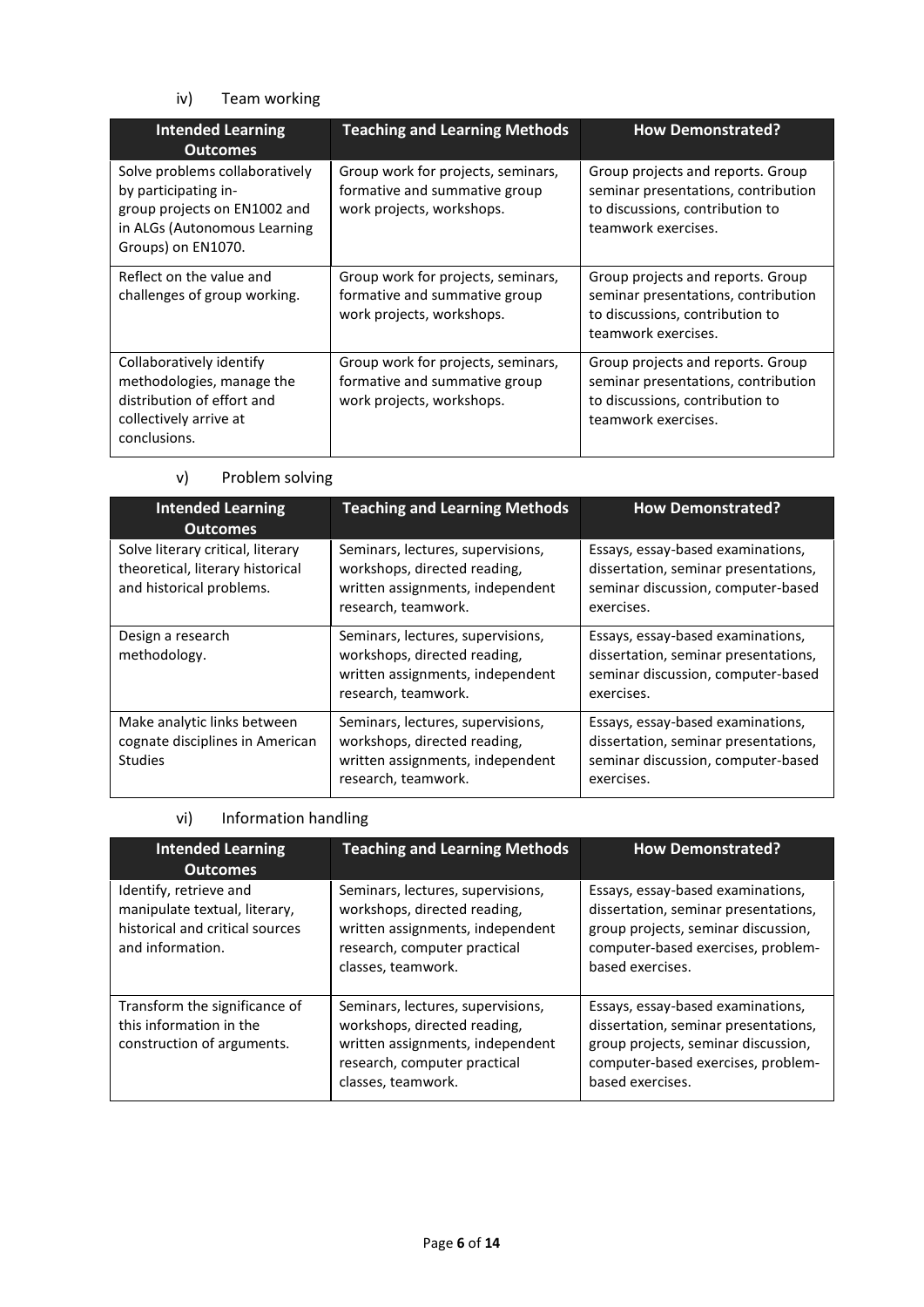### vii) Skills for lifelong learning

| <b>Intended Learning</b><br><b>Outcomes</b>                                                                     | <b>Teaching and Learning Methods</b>                                                                                               | <b>How Demonstrated?</b>                                                                |
|-----------------------------------------------------------------------------------------------------------------|------------------------------------------------------------------------------------------------------------------------------------|-----------------------------------------------------------------------------------------|
| Demonstrate intellectual<br>independence.                                                                       | PDP including tutorials with personal<br>tutor. Seminars, career development<br>programmes. Dissertation,<br>independent research. | PDP record, dissertation, seminar<br>exercises, team-work projects,<br>curriculum vitae |
| Reflect on your own learning,<br>achievements and plans for<br>personal, educational and<br>career development. | PDP including tutorials with personal<br>tutor. Seminars, career development<br>programmes. Dissertation,<br>independent research. | PDP record, dissertation, seminar<br>exercises, team-work projects,<br>curriculum vitae |
| Manage the time and resources<br>available to you.                                                              | PDP including tutorials with personal<br>tutor. Seminars, career development<br>programmes. Dissertation,<br>independent research. | PDP record, dissertation, seminar<br>exercises, team-work projects,<br>curriculum vitae |

#### **10. Progression points**

This programme follows the standard Scheme of Progression set out i[n Senate Regulations](http://www.le.ac.uk/senate-regulations) – see the version of Senate Regulation 5 governing undergraduate programmes relevant to the year of entry.

- Students must accumulate 120 credits in each year. First year modules do not form part of the degree classification since it is a qualifying year. In the second and third years, students must accumulate 60 credits per semester.
- Degree classification is based upon modules totalling 240 credits (360 credits for the fouryear variant of this degree programme) successfully accumulated from second and third year modules, in accordance with the requirements for the regulations of the degree.
- Students on the four-year variant of this degree programme must have no more than 30 credits outstanding before entering their third year (year abroad).
- Students on the four-year variant of this degree programme must have no more than 30 credits of year two modules outstanding before entering their final year. A student who does not achieve the threshold level will normally be required to transfer to the three-year variant of this programme, but will be considered by a progression board on a case-by-case basis prior to entering the final year of their studies.

In cases where a student has failed to meet a requirement to progress he or she will be required to withdraw from the course

#### **Course transfers**

### **11. Criteria for award and classification**

This programme follows the standard scheme of undergraduate award and classification set out in [Senate Regulations](http://www.le.ac.uk/senate-regulations) – see the version of *Senate Regulation 5 governing undergraduate programmes* relevant to the year of entry.

### **12. Special features**

Students are eligible to apply to transfer to a 4-year Joint English and American Studies degree, with a year abroad, either

- in the United States or Canada
- or at one of the European partner institutions of the School of Arts (English).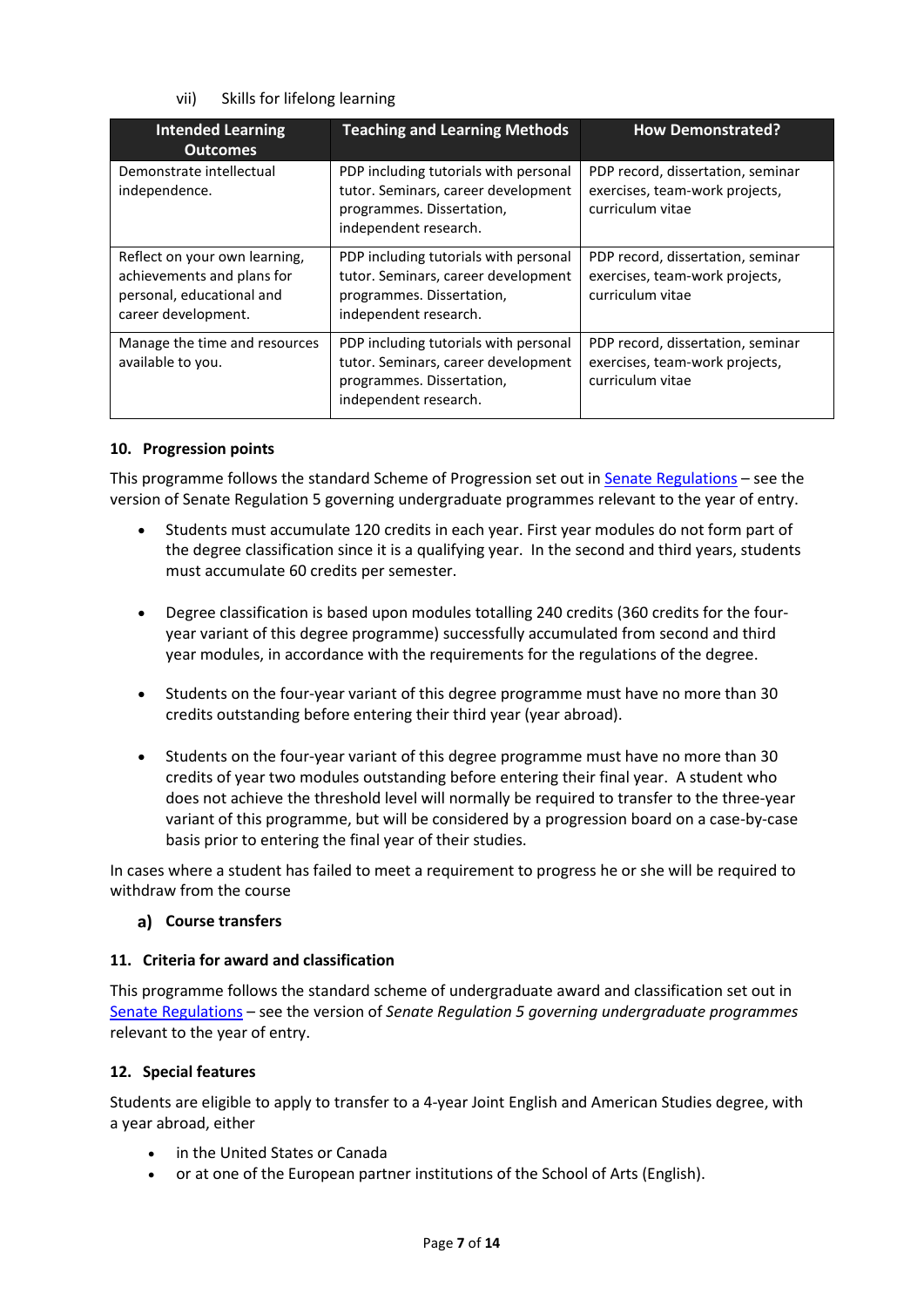An array of research-driven Special Subjects are offered in the second and third years of the degree. The programme, as a whole, offers choice at every level of the degree and the ability to complete a self-selected piece of research in the dissertation.

### **13. Indications of programme quality**

### **14. External Examiner(s) reports**

The details of the External Examiner(s) for this programme and the most recent External Examiners' reports for this programme can be found at **[exampapers@Leicester](https://exampapers.le.ac.uk/)** [log-in required]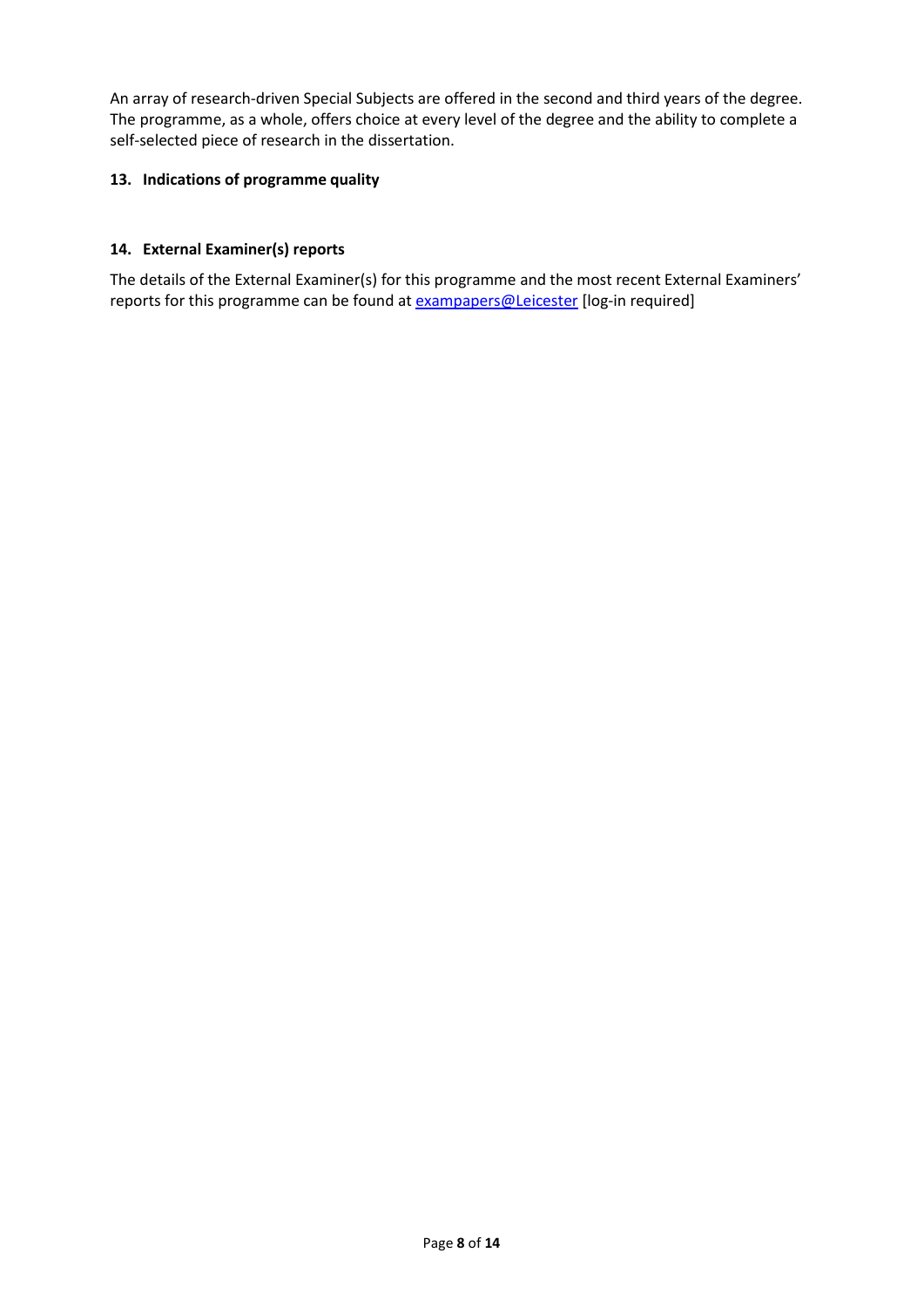

# **Programme Specification (Undergraduate) FOR ENTRY YEAR: 2022/23**

**Date created:** 24/08/2021 **Last amended:** 22/03/2022 **Version no.** 1

**Appendix 1: Programme structure (programme regulations)**

**Updates to the programme**

**Updates to the programme**

| Academic year affected | <b>Module Code(s)</b>    | Update                                                                                           |
|------------------------|--------------------------|--------------------------------------------------------------------------------------------------|
| 2022/23                | EN1005                   | Title changed from Modern American Writing                                                       |
| 2022/23                | EN1010                   | Title changed from Reading English                                                               |
| 2023/24                | EN2010                   | Title changed from Chaucer and Medieval Literature and changed from 30 credits to 15<br>credits  |
| 2022/23                | EN1002                   | Title changed from Classic US Texts                                                              |
| 2023/24                | <b>EN2060 and EN2360</b> | Concepts in Criticism A and B replaced with Critical Perspectives 1 and 2. Both core<br>modules. |
| 2023/24                | EN2013                   | Title changed from Ethnicity and Diversity in American Literature 1950-2000                      |
|                        |                          |                                                                                                  |

The University regularly reviews its programmes and modules to ensure that they reflect the current status of the discipline and offer the best learning experience to students. On occasion, it may be necessary to alter particular aspects of a course or module.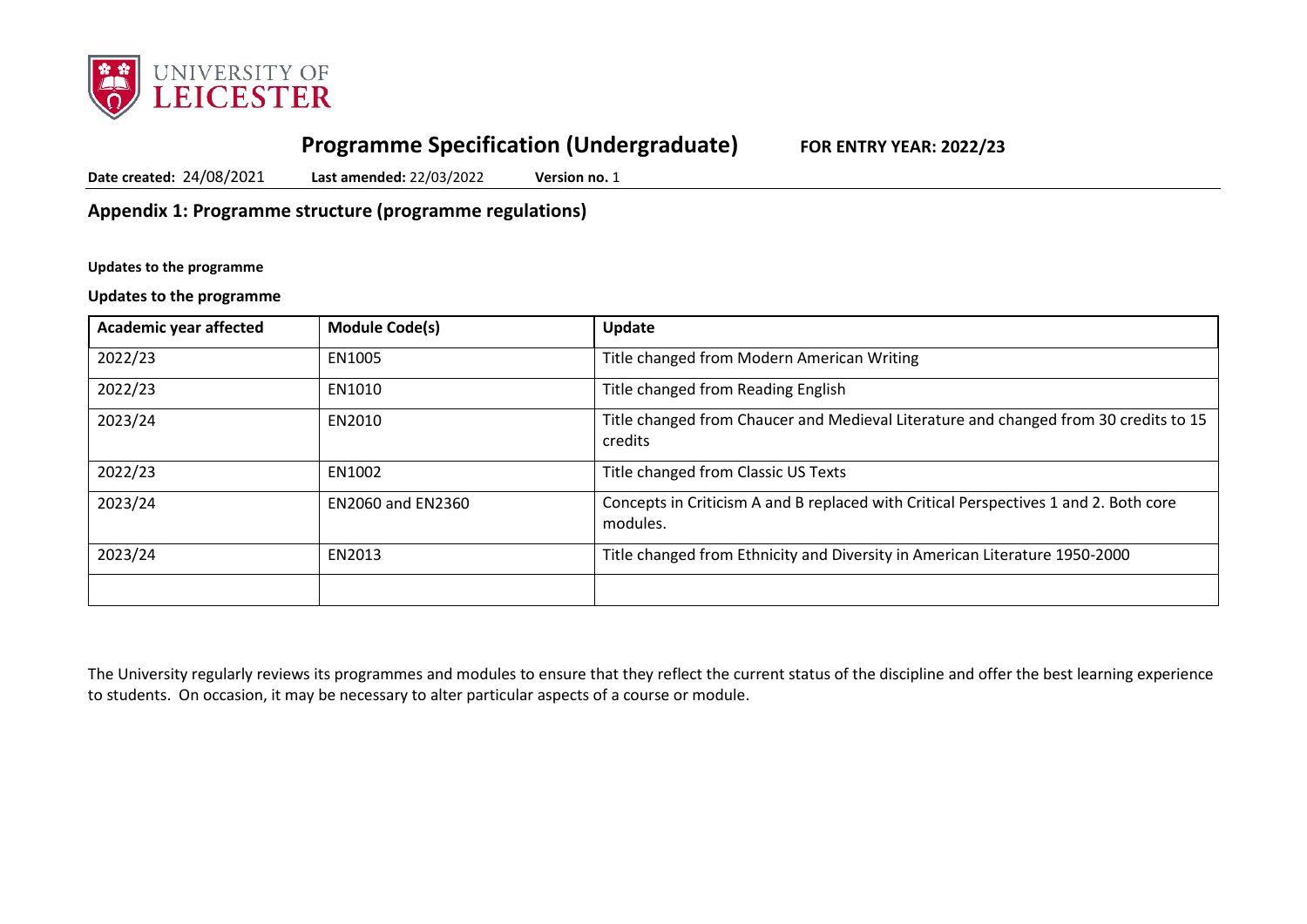# English and American Studies

### **Level 4/Year 1 2022/23**

### Credit breakdown

| <b>Status</b> | <b>Year long</b> | Semester 1 | Semester 2 |
|---------------|------------------|------------|------------|
| Core          | n/a              | 60 credits | 60 credits |
| Optional      | n/a              | n/a        | n/a        |

120 credits in total

## Core modules

| Delivery period  | Code   | <b>Title</b>                                          | <b>Credits</b> |
|------------------|--------|-------------------------------------------------------|----------------|
| Sem 1            | EN1070 | <b>Writing Matters</b>                                | 15 credits     |
| Sem 1            | EN1020 | The Novel Around the World                            | 30 credits     |
| Sem 1            | EN1002 | <b>Classic American Writing</b>                       | 15 credits     |
| Sem <sub>2</sub> | EN1010 | <b>Reading Poetry</b>                                 | 15 credits     |
| Sem <sub>2</sub> | EN1005 | American Literature in the Twenties and Thirties      | 15 credits     |
| Sem 2            | EN1050 | Renaissance Drama: Shakespeare and his Contemporaries | 30 credits     |

# **Level 5/Year 2 2023/24**

Credit breakdown

| <b>Status</b> | <b>Year long</b> | Semester 1 | Semester 2 |
|---------------|------------------|------------|------------|
| Core          | n/a              | 45 credits | 15 credits |
| Optional      | n/a              | 15 credits | 45 credits |

120 credits in total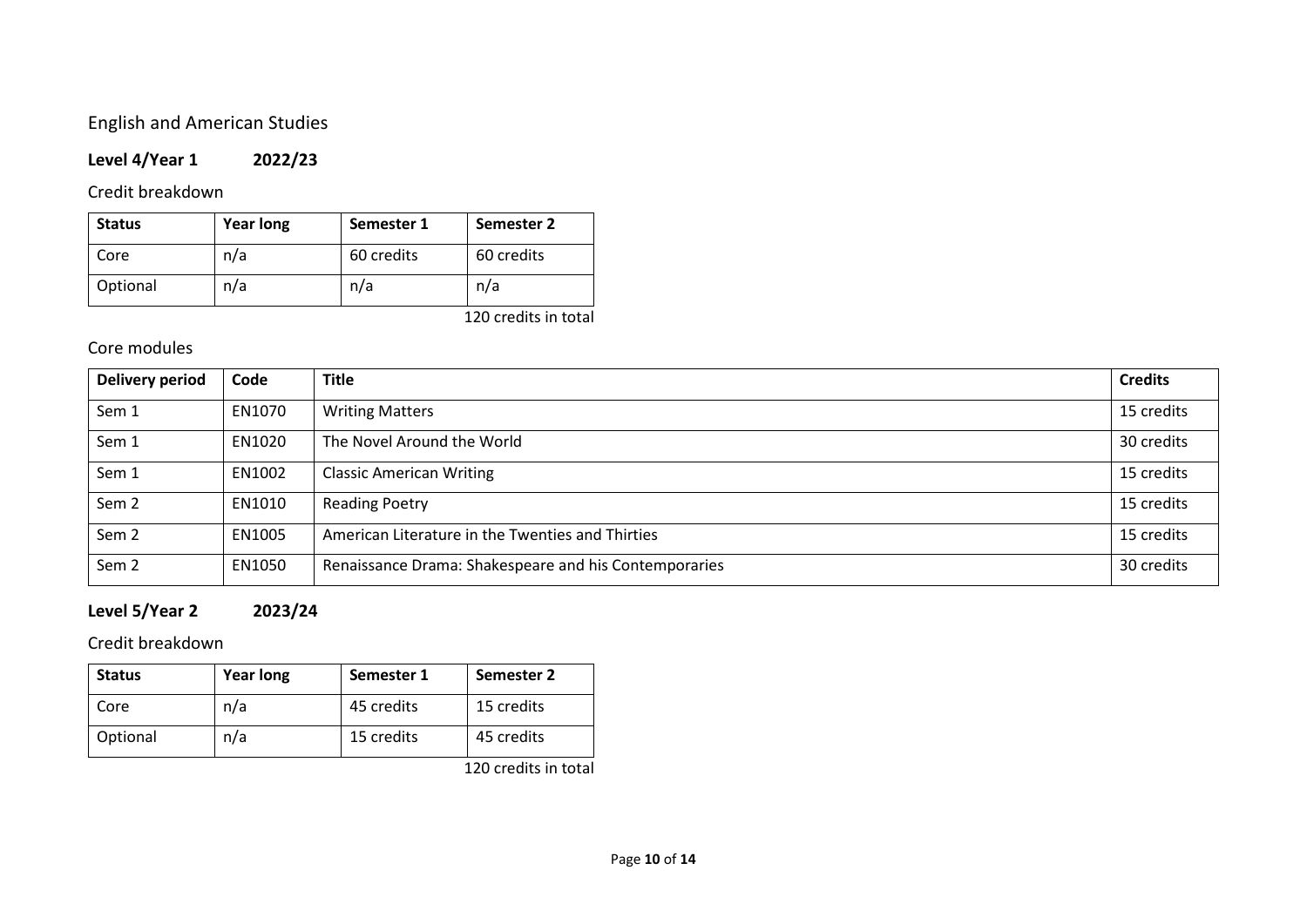### Core modules

| Delivery period  | Code   | <b>Title</b>                                              | <b>Credits</b> |
|------------------|--------|-----------------------------------------------------------|----------------|
| Sem 1            | EN2060 | <b>Critical Perspectives 1</b>                            | 15 credits     |
| Sem 1            | EN2013 | Diversity in Contemporary American Literature             | 15 credits     |
| Sem <sub>2</sub> | EN2360 | <b>Critical Perspectives 2</b>                            | 15 credits     |
| Sem 1            | EN2011 | American Literary Figures from the Settler to the Hipster | 15 credits     |

Option modules

| <b>Delivery period</b> | Code   | <b>Title</b>                                                     | <b>Credits</b> |
|------------------------|--------|------------------------------------------------------------------|----------------|
| <b>Delivery period</b> | Code   | <b>Title</b>                                                     | <b>Credits</b> |
| Semester 1             | EL2040 | Teaching English to Speakers of Other Languages                  | 15 credits     |
| Semester 1             | EN2010 | <b>Chaucer's Worlds</b>                                          | 15 credits     |
| Semester 1             | EN2070 | <b>Using Stories</b>                                             | 15 credits     |
| Semester 1             | EN2131 | Gothic                                                           | 15 credits     |
| Semester 2             | EL2041 | Teaching English to Speakers of Other Languages                  | 15 credits     |
| Semester 2             | EN2080 | <b>Advanced Creative Writing Skills</b>                          | 15 credits     |
| Semester 2             | EN2192 | Diversifying Publishing and the Literature Industry              | 15 credits     |
| Semester 2             | EN2025 | English and Arts Journalism                                      | 15 credits     |
| Semester 2             | EN2196 | <b>English and Education</b>                                     | 15 credits     |
| Semester 2             | EN2330 | Modern Literature from Heart of Darkness to Nineteen Eighty-Four | 30 credits     |
| Semester 2             | EN2340 | Rewriting Britain from Windrush to Now                           | 30 credits     |

#### **Notes**

This is an indicative list of option modules and not definitive of what will be available. Option module choice is also subject to availability, timetabling, student number restrictions and, where appropriate, students having taken appropriate pre-requisite modules.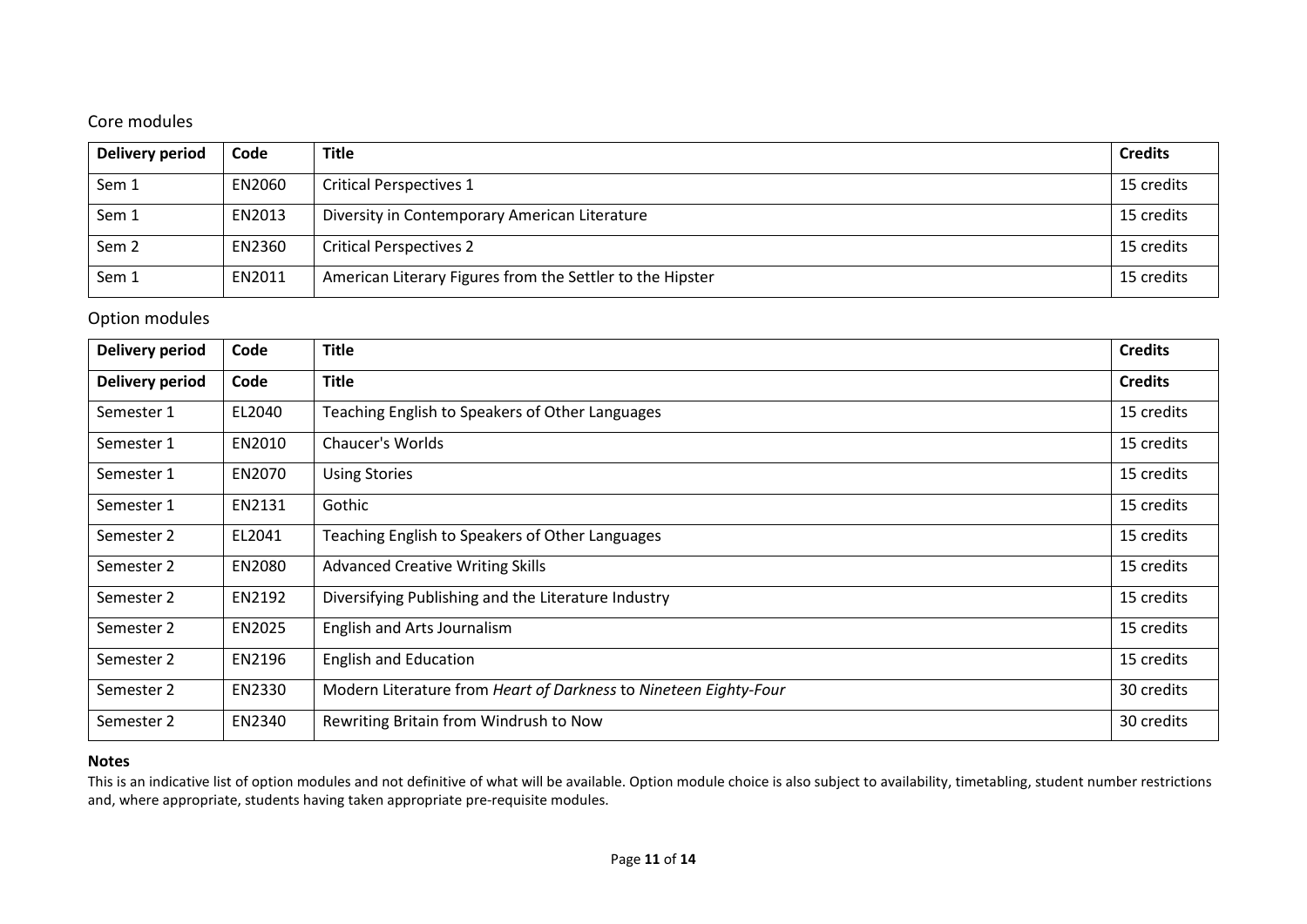## **Level 6/Year Final 2024/25 or 2025/26**

Credit breakdown

| <b>Status</b> | <b>Year long</b> | Semester 1 | Semester 2 |
|---------------|------------------|------------|------------|
| Core          | n/a              | n/a        | 30 credits |
| Optional      | n/a              | 60 credits | 30 credits |

120 credits in total

### Core modules

| <b>Delivery period</b> | Code   | Title        | <b>Credits</b> |
|------------------------|--------|--------------|----------------|
| Sem 2                  | EN3010 | Dissertation | 30 credits     |

### Option modules

| <b>Delivery period</b> | Code          | <b>Title</b>                                                | <b>Credits</b> |
|------------------------|---------------|-------------------------------------------------------------|----------------|
| Semester 1             | EN3320        | Renaissance Literature from Utopia to Paradise Lost         | 30 credits     |
| Semester 1             | <b>EN3328</b> | Victorians: from Oliver Twist to The Picture of Dorian Gray | 30 credits     |
| Semester 1             | EN3004        | Adolescence in American Fiction and Film                    | 15 credits     |
| Semester 1             | EN3071        | Forms of Modern Poetry                                      | 15 credits     |
| Semester 2             | EN3015        | Queering the Renaissance                                    | 15 credits     |
| Semester 2             | EN3021        | Literatures of Protest: Reading and Political Action        | 15 credits     |
| Semester 2             | EN3027        | The Latin World: Ancient, Medieval and Modern               | 15 credits     |
| Semester 2             | EN3035        | Weird Fiction/ Weird Film                                   | 15 credits     |
| Semester 2             | EN3111        | Autobiography and American Literature                       | 15 credits     |
| Semester 2             | EN3128        | Late Victorian Gothic: Jekyll and Hyde to Dracula           | 15 credits     |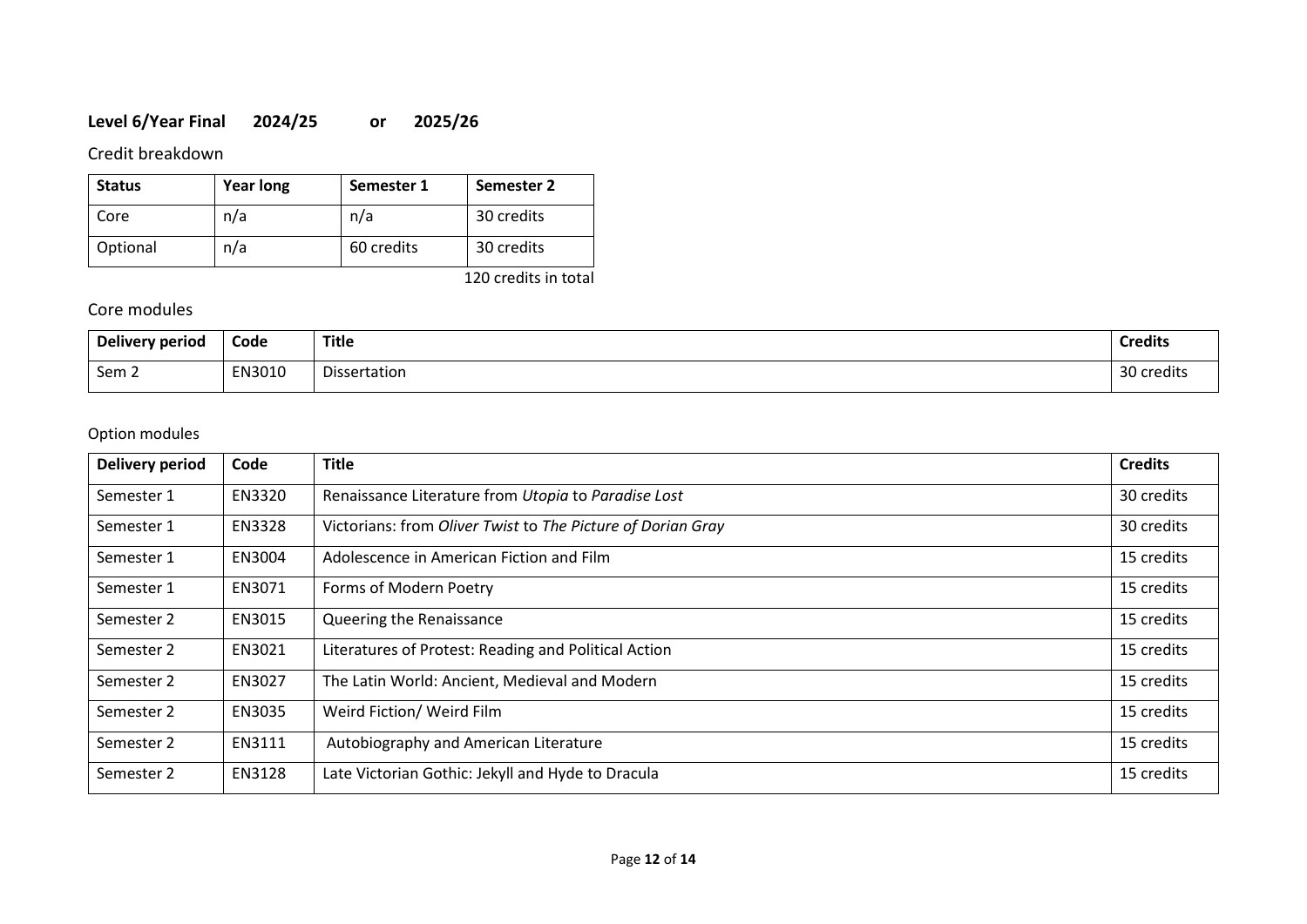| <b>Delivery period</b> | Code   | <b>Title</b>                                                  | <b>Credits</b> |
|------------------------|--------|---------------------------------------------------------------|----------------|
| Semester 2             | EN3130 | The Other in American Fiction and Film                        | 15 credits     |
| Semester 2             | EN3141 | Representing the Holocaust                                    | 15 credits     |
| Semester 2             | EN3144 | The Thatcher Factor: The 1980s in Literature                  | 15 credits     |
| Semester 2             | EN3158 | Jane Austen: The Novels, their Contexts and their Adaptations | 15 credits     |
| Semester 2             | EN3194 | Tragedy                                                       | 15 credits     |
| Semester 2             | EN3204 | <b>Writing for Laughs</b>                                     | 15 credits     |
| Semester 2             | EN3216 | Life and Fate: Russian Literature from Pushkin to Grossman    | 15 credits     |
| Semester 2             | EN3220 | <b>Medieval Worlds</b>                                        | 15 credits     |
| Semester 2             | EN3350 | Reading and Writing Climate Change Fiction                    | 15 credits     |

#### **Notes**

Students should choose 1 30-credit option and 2 American-related 15-credit options in Semester 1. Students whose Dissertation is American-related should choose 2 English-related 15-credit options in Semester 2, while students whose Dissertation is English-related should choose 2 American-related options. Students should work with the Tutor for English and American Studies to ensure that they have the appropriate balance of credits.

The list of 15-credit option modules is indicative only, and not definitive of what will be available. Option module choice is also subject to availability, timetabling, student number restrictions and, where appropriate, students having taken appropriate pre-requisite modules.

#### **Notes**

This is an indicative list of option modules and not definitive of what will be available. Option module choice is also subject to availability, timetabling, student number restrictions and, where appropriate, students having taken appropriate pre-requisite modules.

### **Appendix 2: Module specifications**

See undergraduat[e module specification database](http://www.le.ac.uk/sas/courses/documentation) (Note - modules are organized by year of delivery).